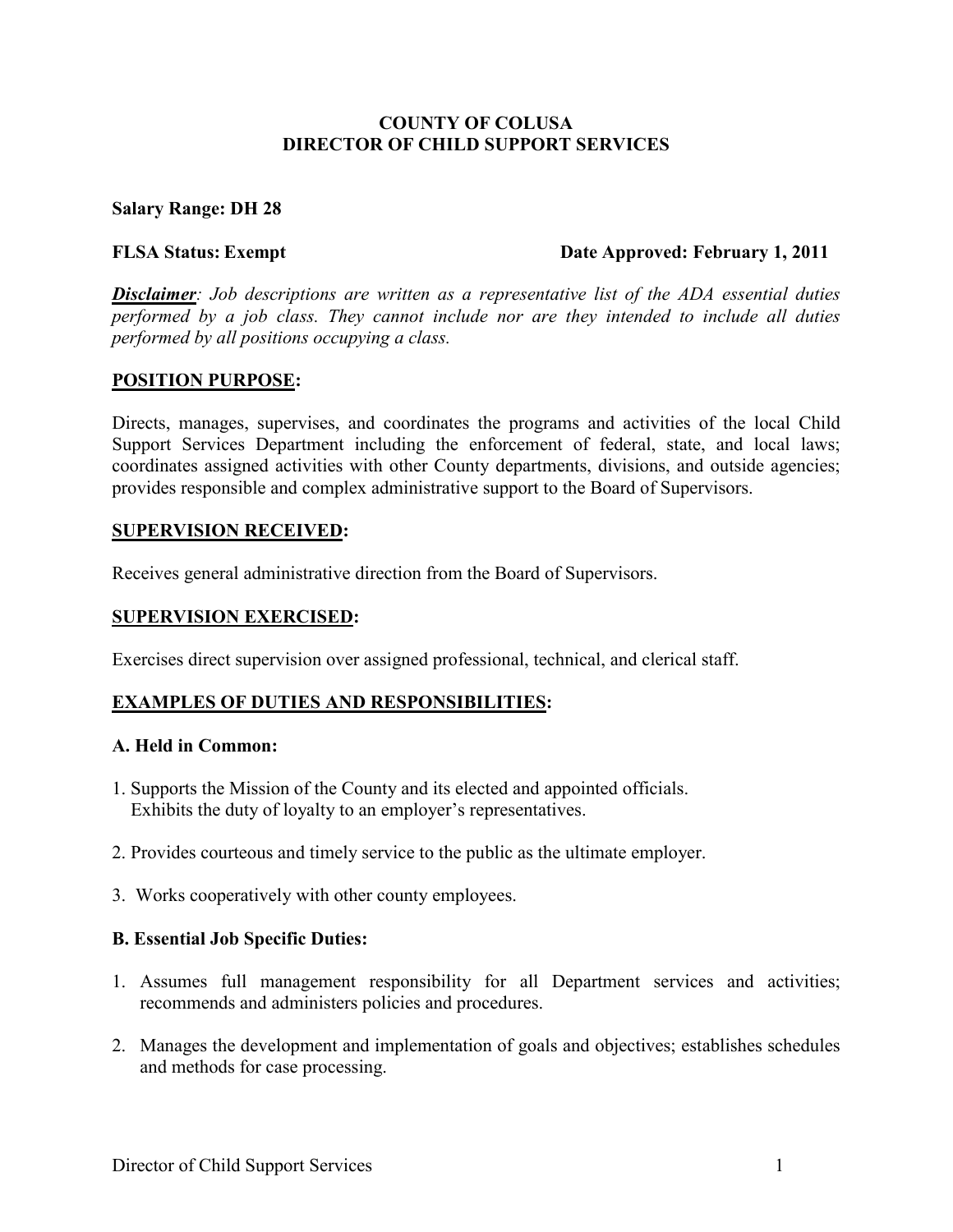- 3. Plans, prioritizes, assigns, supervises, and reviews the work of staff involved in Child Support case activities.
- 4. Prepares administrative and final reviews of Child Support cases; serves as a mediator in the solving of family and child support case disputes.

# **C. Other Job Specific Duties**

- 1. Evaluates operations and activities of assigned responsibilities; recommends improvements and modifications; prepares various reports on operations and activities.
- 2. Manages and participates in the development and administration of the department budget; directs the forecast of additional funds; directs the monitoring of and approves expenditures; directs the preparation of and implements the budgetary adjustments.
- 3. Selects, trains, motivates, and evaluates personnel; provides or coordinates staff training; works with employees to correct deficiencies.
- 4. Responds to and resolves difficult and sensitive citizen inquiries and complaints.
- 5. Coordinates department activities with those of other departments and outside agencies and organizations; serves as a liaison between the County and various attorneys and the public to ensure the efficient settling of cases.
- 6. Supervises the balancing of receivable accounts; establishes and maintains internal accounting controls; prepares financial statements.
- 7. Prepares a variety of reports, documents, letters, and legal forms.
- 8. Prepares cases for intercepts by various state and federal agencies.
- 9. Makes periodic court appearances as required.
- 10. Researches laws and information pertaining to child support.
- 11. Coordinates and participates in staff meetings; review staff reports.
- 12. Performs related duties as required.

# **REPRESENTATIVE COMPETENCIES AND QUALIFICATIONS:**

*The requirements listed below are representative of the knowledge, skill and ability required to satisfactorily perform the jobs essential duties and responsibilities.* 

# **Knowledge of:**

Federal, state, and local laws, codes and regulations relating to child support cases. Procedures and methods used in the collection of delinquent accounts.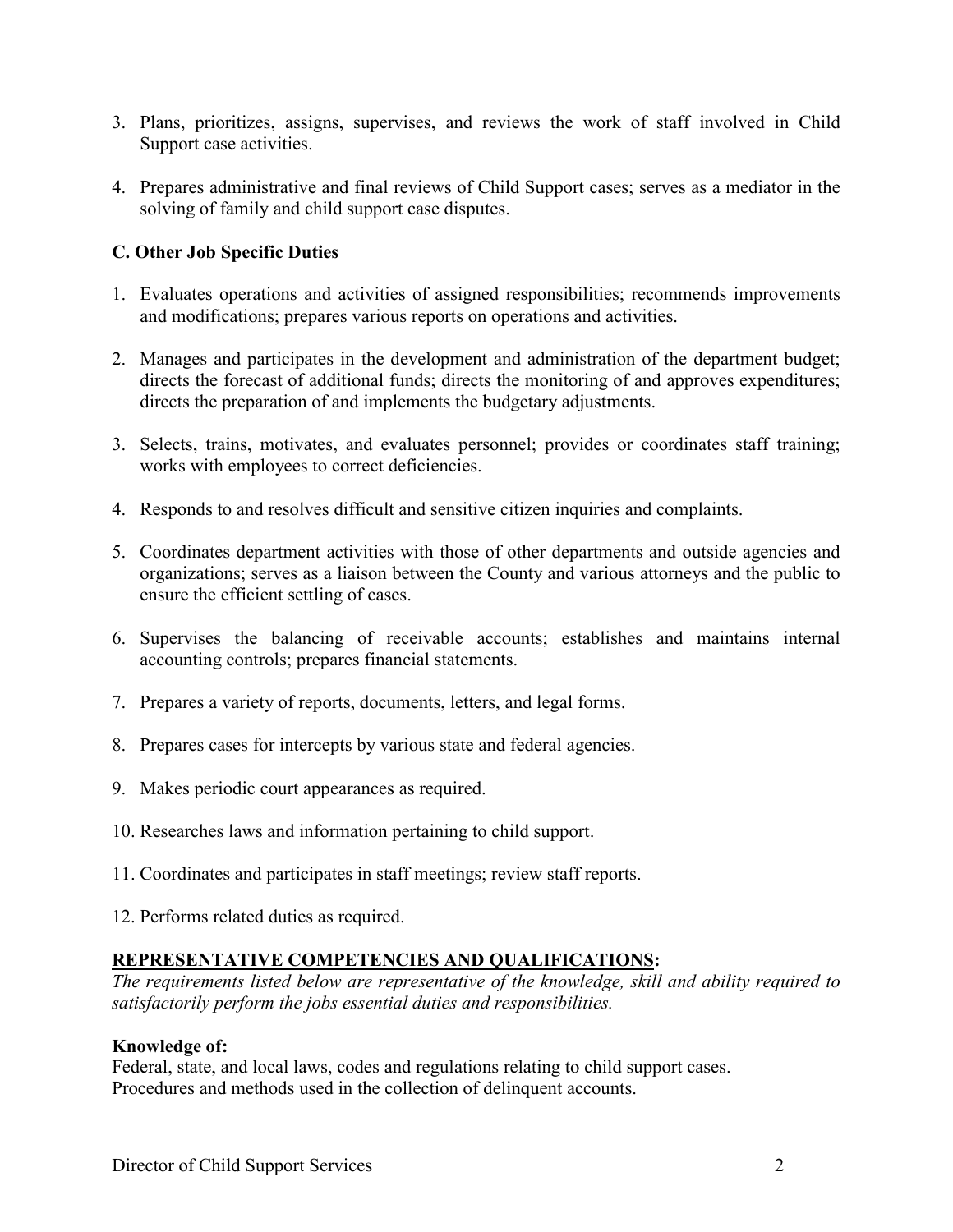Budgeting procedures and techniques.

Principles of supervision, training and performance evaluation.

Principles and procedures of financial record keeping and reporting.

English usage, spelling, grammar and punctuation.

Basic mathematical principles.

Modern office procedures and equipment including computers.

Word processing and other related software applications.

## **Ability to:**

Supervise, organize, and review the work of professional, technical and clerical personnel. Interpret and apply federal, state, and local policies, procedures, laws and regulations.

Gain cooperation through discussion and persuasion.

Prepare and administer a budget.

Select, supervise, train and evaluate staff.

Establish and maintain effective working relationships with those contacted in the course of work including County officials and the general public.

Communicate effectively verbally and in writing.

Work with accuracy and attention to detail.

Operate and use modern office equipment.

Effectively organize and prioritize assigned work.

# **EDUCATION AND EXPERIENCE:**

*The following requirements generally demonstrate possession of the minimum requisite knowledge and ability necessary to perform the duties of the position.*

- Bachelors degree in business or public administration, psychology/sociology or related field.
- Five (5) years of responsible experience in processing child support cases including two (2) years of supervisory experience.
- A valid State of California driver's license and an acceptable driving record. Possession of a Peace Officers Standards and Training Section 832 Certificate is preferred.

# **WORKING CONDITIONS:**

*The work environment characteristics described are representative of those an employee encounters in performing the essential functions of this job.* 

- *Work is primarily performed indoors.*
- *Noise level is quiet to moderately quiet.*
- *Hazards are minimal.*